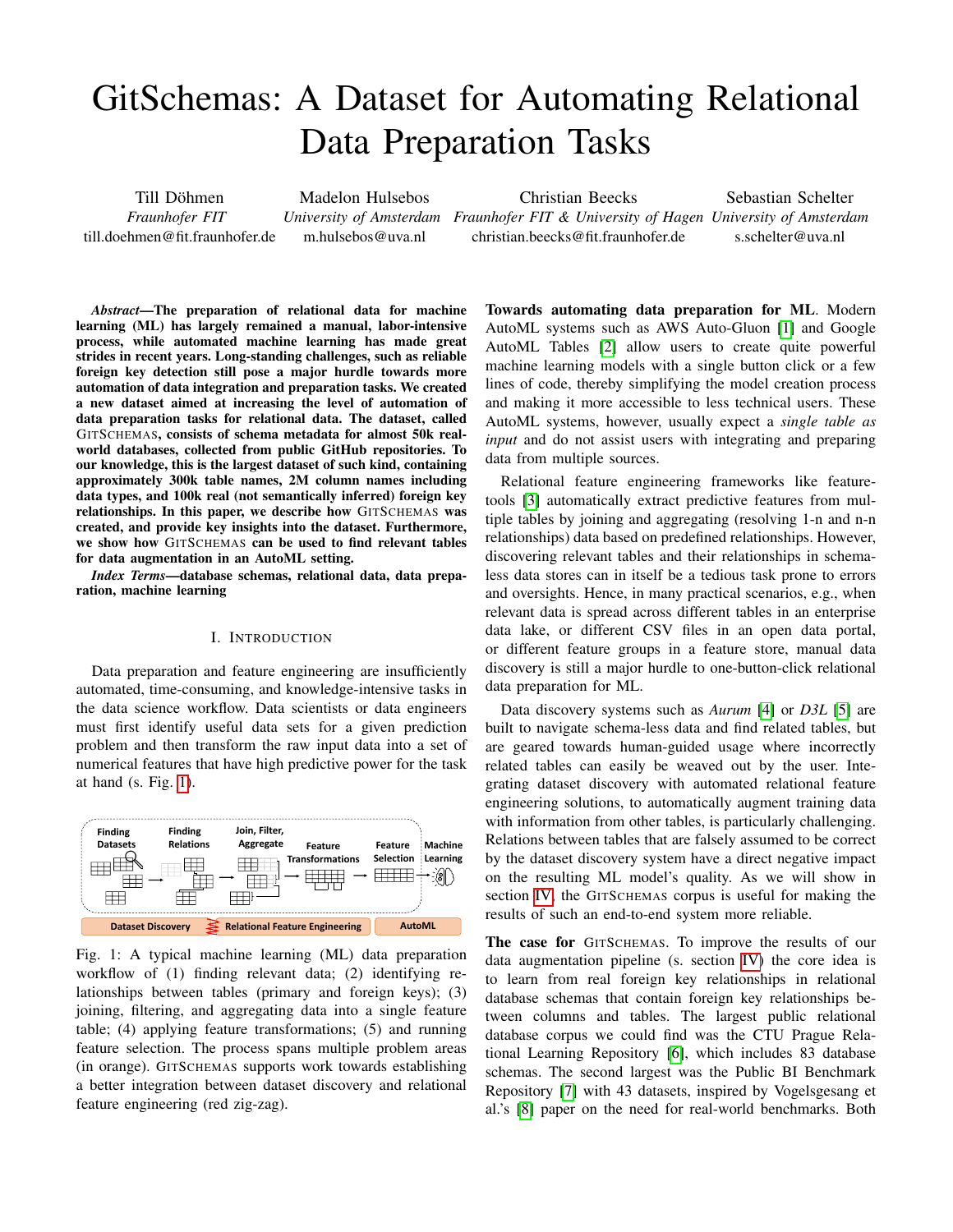appear too small for our purposes.

Other data sources are also not very suitable. Tabular data collections such as WebTables [\[9\]](#page-4-8), GitTables [\[10\]](#page-4-9) or Kaggle [\[11\]](#page-4-10) are rich sources for individual tables, but do not contain original information about the relationships between tables. Large knowledge graphs such as DBPedia [\[12\]](#page-4-11) contain curated relationships between entities. However, these are mostly natural language terms that do not commonly appear in database schemas. For example, the relationship "Person"→"Place" would more likely be modeled as "person id"→"place id" in a database schema.

As noted in Shah et al.'s work [\[13\]](#page-4-12) towards automatic feature type detection, "It is almost impossible for researchers to get access to large numbers of truly "in-the-wild" data from enterprises and other organizations". However, do we necessarily need the data content to "learn" something from real data to make automated data preparation more efficient and reliable? Inspired by the seminal work of Hulsebos et al. on GitTables [\[10\]](#page-4-9), and Yan and He's work on Auto-Suggest [\[14\]](#page-4-13), we utilize public code repositories to extract a large amount of relational schema metadata from CREATE TABLE statements in *SQL* scripts, resulting in GITSCHEMAS.

Broader utility of GITSCHEMAS. We believe GITSCHEMAS can facilitate use-cases beyond relational data integration as well. For example, Shah et al.'s [\[13\]](#page-4-12) work on feature type detection aims at separating, e.g., "id" columns from numeric columns to inform automated feature engineering pipelines. The benefit of GITSCHEMAS being created from SQL schema definitions is that it distinguishes between, e.g., serial and integer types (s. Figure [2\)](#page-1-0) for the "id" column. GITSCHEMAS is rich of such more granular data types which can be used to inform automated feature engineering pipelines.

A related example is the data validation system Deequ, which uses machine learning to infer from the column name which quality constraints should apply to the column (e.g. "id" columns should have constraints *isUnique*) [\[15\]](#page-4-14). We find that schemas in SQL files frequently contain such constraints.

Another use case could be header detection in CSV files. Since the schema in CSV files is underdefined, correctly identifying header rows in heterogeneous CSV files from, e.g. Open Government Data Portals, can be challenging [\[16\]](#page-4-15). With a corpus like GITSCHEMAS, which contains a large number of known column names used in the wild, one could in the simplest case identify the header row based on whether it has above average hits in the corpus.

In this paper, we first describe the collection process of GITSCHEMAS in Section [II.](#page-1-1) Then, we provide an analysis of the dataset, as well as information about licenses and availability in Section [III.](#page-2-0) Finally, we demonstrate how GITSCHEMAS can be leveraged for automated relational data augmentation in Section [IV.](#page-3-0) In summary, we make the following contributions:

- A process for extracting schema metadata from SQL files.
- A schema metadata dataset and analysis thereof.
- An experiment showing how GITSCHEMAS improves data augmentation methods in ML pipelines.

# II. DATA COLLECTION

<span id="page-1-1"></span>In this section, we describe the collection process of GITSCHEMAS. We extract raw SQL files from GitHub, and parse them in order to extract structured schema metadata. Although some of the SQL scripts contain INSERT INTO statements (i.e. potential table contents), we focus on extracting metadata such as table names, column names, and foreign key column names. Figure [2](#page-1-0) shows an overview of the extraction process, which starts with a crawled SQL script (see GitHub crawler paragraph) that is transformed with a SQL parser into an Abstract Syntax Tree (AST) from which the schema metadata can be easily extracted (see SQL parser paragraph). The source code of our data collection pipeline is publicly available at [https://github.com/tdoehmen/gitschemas.](https://github.com/tdoehmen/gitschemas)

<span id="page-1-0"></span>

Fig. 2: The data extraction process. We extract SQL files indicating table schemas from GitHub, parse them into an Abstract Syntax Tree, and extract relevant schema metadata.

GitHub crawler. The GitHub SQL crawler is built based on the GitHub Search API [\[17\]](#page-4-16). It uses the API to search for all public GitHub repositories that contain SQL code with the expressions CREATE TABLE and FOREIGN KEY. With this, we want to reduce the set of all SQL scripts as much as possible to those that are used to create a reasonably complex schema (with at least one foreign key reference). The SQL crawler performs the following three steps:

- 1) Crawl a list of URLs via the GitHub API.
- 2) Download files based on the list of URLs.
- 3) Deduplicate the files based on their SHA256 hash.

As of December 2021, the GitHub search index contains about 7.8M SQL files, of which about 800k contain the selected keywords. Of these, approximately 700k files could be successfully retrieved. To filter out duplicated files from forks and clones, the files were deduplicated using a file hash, which reduced the number to approx. 370k.

SQL files range in size from 0.1kB to 400kB, with an average file size of 20kB. GitHub does not index files larger than 400kB for the search API. The files contain a total of 110M lines of code (LOC), including comments and blank lines, with an average 300 LOC per file.

SQL parser. To facilitate downstream use cases, we aimed at extracting structured schema information from the crawled SQL files. This includes table names, column names, primary keys, and foreign keys including their reference table and their reference column names. We deemed this information to be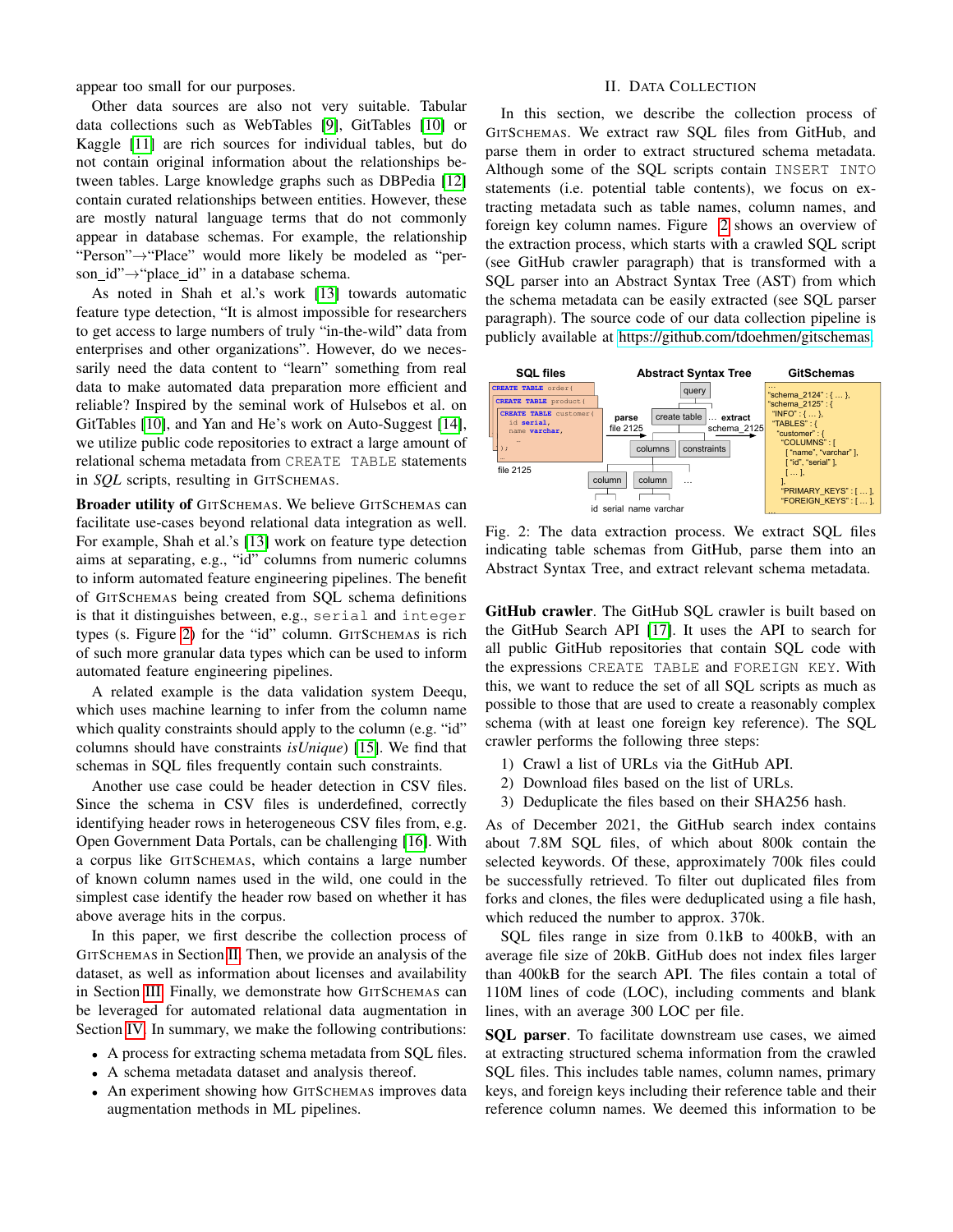most easily and reliably extractable from an abstract syntax tree (AST) of the CREATE TABLE queries inside of the crawled SQL files. Unsurprisingly, a manual sampling showed that the crawled SQL files have different SQL dialects, contain comments, and are even partially incomplete and/or have syntactical errors. We therefore tested different SQL parsers on a random subset of the data, including *mysqlparse*. [\[18\]](#page-4-17), *pglast* [\[19\]](#page-4-18), and *sqlparse* [\[20\]](#page-4-19). *mysqlparse* could only parse <5% of SQL files successfully, whereas *pglast* could successfully parse and create an abstract syntax tree (AST) for approx. 16% of the files. This eventually allowed us to extract 61k ASTs from the 373k SQL files in total. Given the ASTs, we identified CREATE TABLE statements and extracted all appropriate metadata. By choosing a production-grade SQL parser, the extraction process is very reliable and leads to highquality data.

We think that the retrieval rate can still be improved though. The non-validating SQL parser *sqlparse* was able to successfully read, tokenize and lexicalize >95% of all SQL files. But with this tool, the creation of the AST is entirely up to the user, and the subtle differences in SQL syntax between different databases (e.g. the way comments are marked, or the way control sequences are escaped) make it difficult to create a correct AST without knowing the type and version of the target database, which is the case for our crawled SQL files. Reliably extracting schema information from heterogeneous SQL files appears to be an interesting and challenging problem that we could not exhaustively explore, yet. A framework such as *Apache Calcite* [\[21\]](#page-4-20), which contains approx. 35 different SQL dialects, could be a promising starting point for future work on the parsing problem.

In summary, we established a process for retrieving schemadefining SQL files from GitHub and accurately extracting schema metadata from them.

# III. DATASET

<span id="page-2-0"></span>This section describes GITSCHEMAS. We explain the schema of the dataset and present an analysis illustrating the scale and coverage of the dataset. Finally, we discuss accessibility and license restrictions.

Schema metadata. The schema data extracted as described in Section [II](#page-1-1) is stored as a JSON file. This representation is suitable because the schema data is considerably hierarchical. The final JSON file consists of a list of numbered and named database schemas as depicted on the right side of Figure [2.](#page-1-0) Each schema has an info section that contains the URL of the SQL file, the filename, repository name, file size, and the license. Each schema also has a named list of tables contained in the schema. Each table has a name attribute and contains a list of columns (column name and data type), a list of primary keys, and a list of foreign keys consisting of a foreign key column, reference table name, and reference columns.

Analysis. GITSCHEMAS currently contains a total of 49k database schemas. Of the 61k schemas originally extracted from the SQL files, approximately 20% were identified as exact duplicates and removed from the dataset. Each database schema has on average 6.6 tables and each table has on average 6.3 columns. The exact count of all entities is shown in Table [I.](#page-2-1) This table contains an additional column showing the number of entities extracted from code published under licenses that permit redistribution.

<span id="page-2-1"></span>

| Entity       | <b>Full Dataset</b>        | <b>Permissive Licenses</b> |
|--------------|----------------------------|----------------------------|
| schemas      | 49.146                     | 6.642                      |
| tables       | 323,953 (114,926 unique)   | 51,594 (21,255 unique)     |
| columns      | 2,054,026 (303,443 unique) | 363,420 (55,157 unique)    |
| primary keys | 248,187 (31,599 unique)    | 36,620 (5,053 unique)      |
| foreign keys | 142,421 (31,041 unique)    | 24,380 (5,772 unique)      |

TABLE I: Entity counts in GITSCHEMAS.

<span id="page-2-2"></span>

Fig. 3: Most frequent terms in GITSCHEMAS (Full Dataset) illustrating its resemblance to enterprise database schemas.

Figure [3](#page-2-2) shows the most frequently appearing terms in different attributes. One can see that classic database tables like "users", "employees", "customers" are very common. Similarly for the most common column names like "id", "name", and "description". Not surprisingly, "id" is the most common primary key, which is the same for foreign keys. The distribution of names in all cases has a very long tail (a high number of unique/low-frequency terms). Table [II](#page-2-3) illustrates the depth of GITSCHEMAS by the high diversity in column names starting with the prefix "user\_". The diversity of column names in a random excerpt illustrates the breadth of domains covered.

<span id="page-2-3"></span>

| beginning | user address id, user agent fk, user agent id,          |  |
|-----------|---------------------------------------------------------|--|
| with      | user_answer_id, user_app_id, user_associated,           |  |
| 'user'    | user attendance id, user auth id, user authentication   |  |
| random    | id title, role ref id, reg no, partnerid, rent book no, |  |
| sample    | teamId, n_orden_pag, id_apartment, history_id           |  |

TABLE II: Two samples of foreign key columns occurring in GITSCHEMAS (Full Datset). The one beginning with "user\_" shows that the dataset is rich in nuances, and the random sample gives an impression of the breadth of domains it covers.

60% of all tables have a primary key, of which 77% are simple keys and the rest are composite primary keys. 27% of all tables have a foreign key relationship to at least one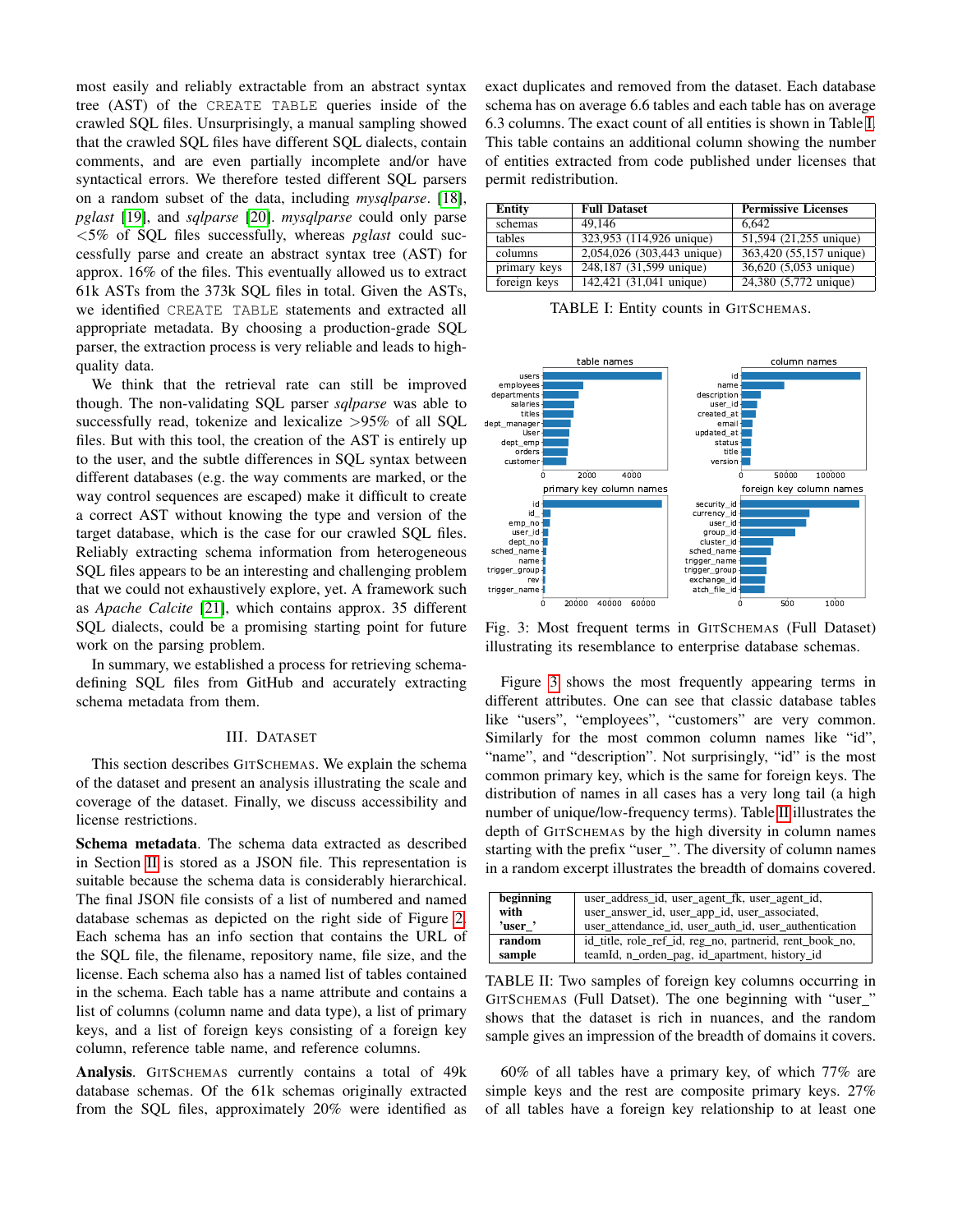other table, 44% of them to more than one table. Foreign key relationships are established via a simple (non-compound) key in 95% of the cases.

Download and Licenses. 80% of the files we crawled from GitHub were published without license information. Overall, we are only able to ensure for about 13% of the files that they were published under a permissive MIT or Apache 2.0 license. This is the subset of files that we make publicly available. The extent to which derivatives of the other sources can be made publically available has yet to be determined. However, we make the full dataset available for reproduction upon request, and furthermore, anyone is free to reproduce a full dataset locally using the scripts provided in our official repository (see section [II\)](#page-1-1).

### IV. EXEMPLAR USE-CASE

<span id="page-3-0"></span>In this section, we demonstrate how GITSCHEMAS supports data augmentation based on foreign-key detection to improve machine learning (ML) pipelines. We note that the utility of GITSCHEMAS is not limited to this use-case as it benefits a plethora of data management tasks as discussed in Section [I.](#page-0-1)

Automated data augmentation for ML pipelines. When the performance of an ML pipeline is unsatisfactory, data practitioners often attempt to augment their data in order to improve performance [\[22\]](#page-4-21). To identify complementary tables and join them, one may use schema-matching methods to find database tables with schemas similar to the table at hand, based on attribute, value, and semantic overlap, and data types, distribution, and embeddings [\[23\]](#page-4-22). One bottleneck is that these methods often yield false positives with the consequence that the integrated tables do not provide a relevant signal for an ML pipeline or, even worse, deteriorate its performance. Database schemas in GITSCHEMAS provide rich and accurate metadata regarding the joinability of database tables based on foreignkey relations to improve this step.

Experimental setup. To illustrate this, we consider the *Stats* database from the CTU Prague Relational Learning Repository [\[6\]](#page-4-5), which is not contained in the GITSCHEMAS corpus, and train a regression model from auto-sklearn to predict the "Reputation" attribute from the "users" table. We measure the performance of the AutoML pipeline with the  $R<sup>2</sup>$  metric. We compare the model performance when 1) we do not augment the initial "users" table, 2) we augment it based on a schemamatching method, 3) we augment the table using foreign-key lookups in GITSCHEMAS.

Results. Without joining the "users" table with any other table, the model yields an  $\mathbb{R}^2$  of 0.72 as shown in Table [III.](#page-3-1) To improve this model, we augment the "users" table by first deploying the Cupid schema-matching method from the Valentine library [\[23\]](#page-4-22). We augment the "users" table by matching its schema to overlapping schemas. This results in joining the "Id" column from the "badges" table, to the "AccountId" column from the "users" table. We retrain the ML pipeline on this augmented dataset and find a decreased  $\mathbb{R}^2$  value of 0.69. In contrast, if we re-rank the suggestions from Cupid

by the string-distance to the closest match in GITSCHEMAS (s. Figure [4\)](#page-3-2), the model performance increases to an  $\mathbb{R}^2$  of 0.85. This demonstrates the bottleneck of current schema-matching methods and shows how the accurate schema relations in GITSCHEMAS can be leveraged to improve data augmentation for ML pipelines, even with a relatively simple lookup method.

<span id="page-3-1"></span>

| Data augmentation method       | AutoML accuracy $(\mathbb{R}^2)$ |
|--------------------------------|----------------------------------|
| No Joins                       | 0.72                             |
| Joins by Cupid schema-matching | 0.69                             |
| Joins by lookup in GITSCHEMAS  | 0.85                             |

TABLE III: Accuracy  $(R^2 \text{ value})$  of an automated machine learning pipeline with (1) no data augmentation, (2) data augmentation by schema-matching using Cupid, and (3) data augmentation by re-ranking Cupid results with GITSCHEMAS.

<span id="page-3-2"></span>

| Candidate joins ranked by Cupid                                                                                 | Rank                                                                                                                              |
|-----------------------------------------------------------------------------------------------------------------|-----------------------------------------------------------------------------------------------------------------------------------|
| $(\text{users}.Id) \leftrightarrow (\text{badges}.Id)$                                                          | $\overline{1}$                                                                                                                    |
| (users.Accountid) $\leftrightarrow$ (badges.id)                                                                 | 0.91                                                                                                                              |
| $(\text{users}.Id) \leftrightarrow (\text{badges}.UserId)$                                                      | 0.83                                                                                                                              |
| search FK relations:<br>"users" ↔ "badges"<br>fuzzy match results:<br>$\left( 2\right)$<br>"user_id" ↔ "UserId" | <b>GitSchemas</b><br>FK search results:<br>users.id $\leftrightarrow$ badges.user id<br>users.id $\leftrightarrow$ badges.user id |
| <b>Re-ranked joins with GitSchemas</b>                                                                          | Rank                                                                                                                              |
| (users.Id) $\leftrightarrow$ (badges.UserId)                                                                    |                                                                                                                                   |
| $(users.d) \leftrightarrow (badges.d)$                                                                          |                                                                                                                                   |
| (users.Accountid) $\leftrightarrow$ (badges.Id)                                                                 |                                                                                                                                   |

Fig. 4: Initial join candidates for augmenting the "users" table as ranked by Cupid (upper table), and re-ranked based on Foreign Key (FK) search in GITSCHEMAS (lower table). Green indicates the correct matches, bold the predicted matches, and strikethrough invalid ones.

#### V. CONCLUSION

In this paper, we present GITSCHEMAS: a relational schema metadata dataset corresponding to 50k databases and 300k tables comprising table names, and column names, types, and relations. We outline the data extraction process which parses SQL files from GitHub through Abstract Syntaxt Trees into structured metadata, and provide an analysis of the dataset illustrating its resemblance to typical enterprise database schemas. In addition, we demonstrate how GITSCHEMAS improves existing methods for augmenting tables in automated data preparation pipelines.

We have high expectations about the utility of GITSCHEMAS for various data management use-cases, such as data integration, feature type detection and learning data validation rules, and are ourselves in an early stage of experimentation. We share this early version of the dataset with the community to spark more use-cases and support ongoing research efforts in the data management and machine learning communities.